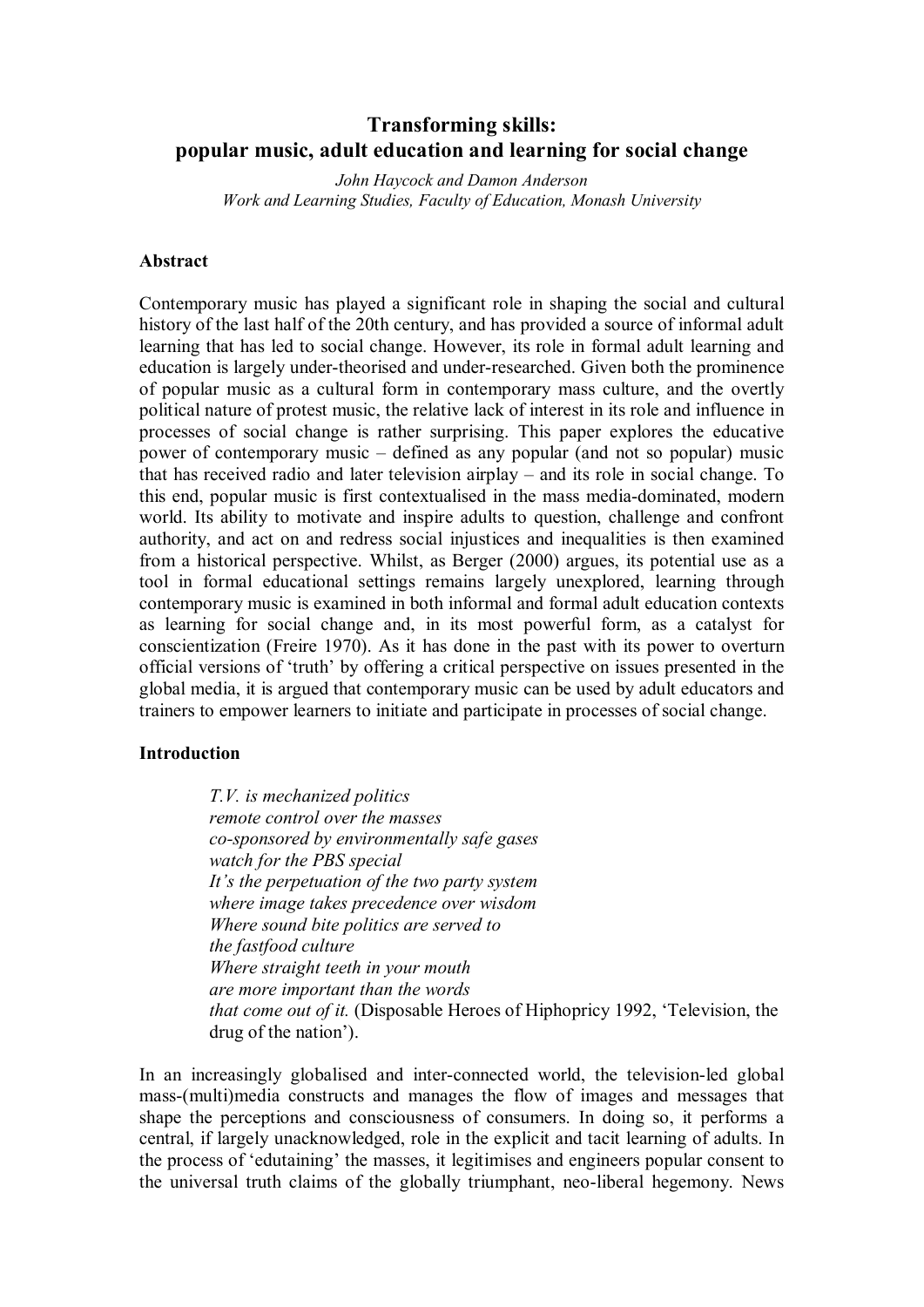broadcasts selectively report current events and shape a future that seems likely to be ever-more dominated by multi-national corporations and governments that are increasingly moving to the right. Advertising extols a white, male-dictated 'beauty myth', provides 'facts and figures' to convince 'uninformed' viewers that purchasing certain products or services will make them 'winners', educates on the virtues of governmental policy, and trains the populace to detect and report potential terrorists living among us. Documentaries reinterpret the past in the service of the present. 'Reality TV' documentaries such as 'The Colony' and 'Outback House' – with their depictions of modern day families 're-living' eras in the past, such as the pioneering and colonising periods of white Australia – purport to seek authenticity, yet present a sanitised version of the oppressive historical relations between indigenous peoples and the colonisers. The 'reproduced' colonisers work with the Aboriginal people and convict slaves to establish an egalitarian society, rather than re-enact the violence between the oppressors and oppressed that prevailed during this period (Elder 2005).

As fact and fiction blur and merge, and reality and fantasy blend into virtuality, truth falls victim to power. Baudrillard (1995, p.11) argues that 'we live in a hyperreality which results from the fusion of the virtual and the real into a third order of reality'. Modern 'cop shows' no longer depict good-versus-bad car chases and shootouts, but rather the methodical approach taken to pin suspects to crimes using modern technology and scientific investigation. Like news reports on technologised warfare, the civilian body count is low and criminals  $-$  often people from non-white minority groups – are brought to trial in American courtroom dramas where definitions of 'truth' and 'justice' are renegotiated. U2's front man, has complained: 'I can't tell the difference between the evening news and Hill Street Blues' (Bono 1988). The massive television audience can change the channel, but cannot escape the constant flow of information and covert education that is broadcast for uncritical consumption.

Whilst the mass media is undeniably a primary source of information and learning for mainstream society, this paper argues that one form of contemporary media – popular music – has often provided a critical perspective on historical and contemporaneous events, and issues such as racial, political and social injustice. As such, it provides one potential avenue for informing and educating adult consumers, both young and old, about versions of truth and justice that are silenced in other mass media. Indeed Chuck Dee, singer for Public Enemy, describes hiphop as 'black America's CNN' (Mitchell 1996, p.25). Despite the prominence of popular music as a cultural form in contemporary mass culture and its historical influence in processes of social and cultural formation, little attention has been paid to its role in more formal adult learning and education and its potential contribution to social change. Berger (2000) draws attention to the potential use of contemporary music as a tool in formal educational settings. His examination of the use of protest songs for teaching and learning in social studies and social work is one of very few attempts to begin researching and theorising this topic.

A key contention in this paper is that contemporary music beyond the strict confines of the protest song has also worked to inform, educate and raise popular consciousness since the 1950s, and that it presents similar possibilities in the early  $21<sup>st</sup>$ century. More specifically, popular music is a largely untapped resource in adult education and training for developing transforming skills – skills that adult learners require if they are to participate actively and effectively in processes of social change.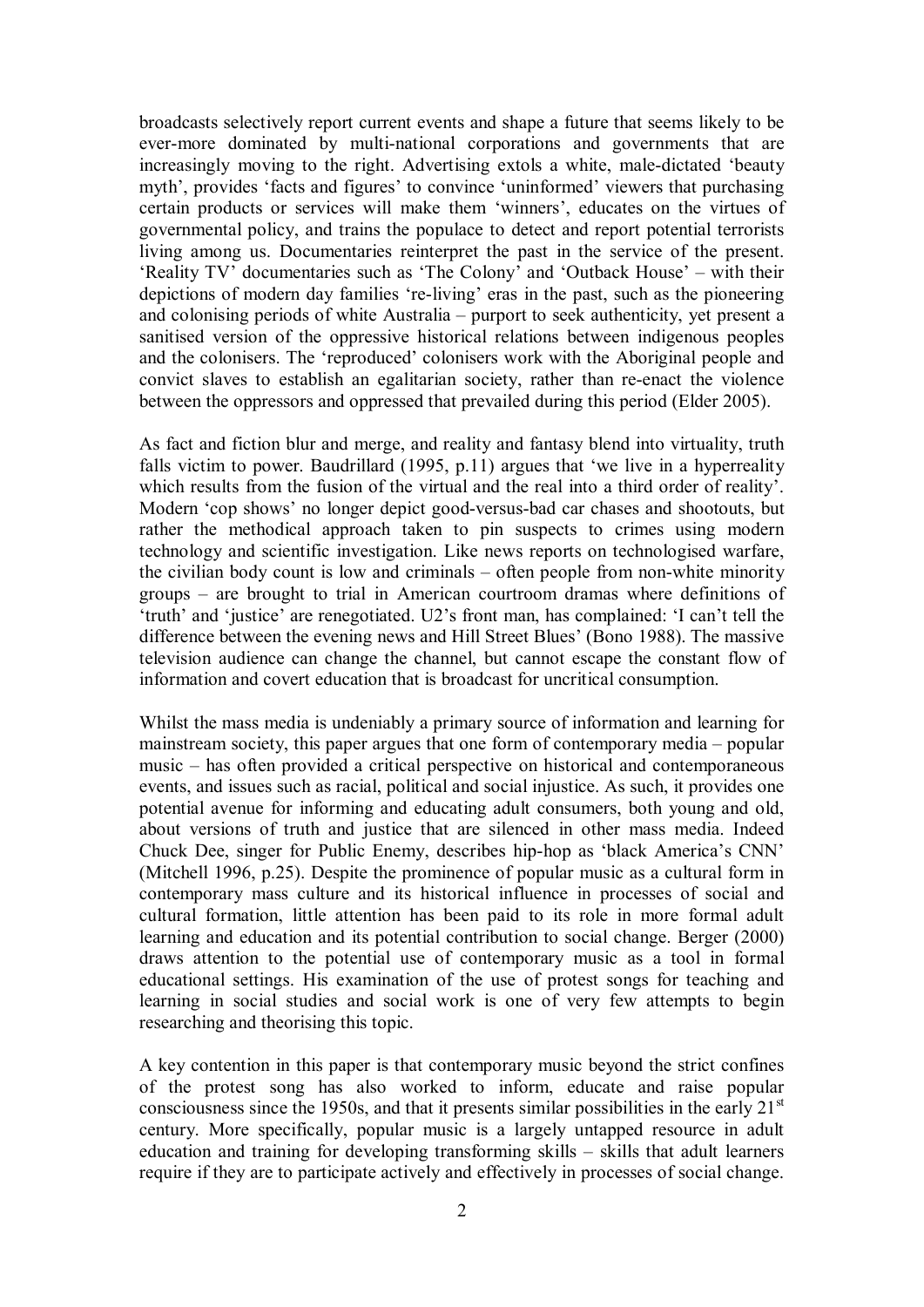The paper opens with an examination of the evolution of popular music as a source of counter-hegemonic messages and learning, after which its future potential as a medium for adult learning for social change is explored, with specific reference to vocational education and training (VET). Based on research into, and analysis of, written and audio-visual sources of information, the paper outlines an historical and conceptual framework for further investigations into this under-researched topic.

# **A short history of contemporary music, adult learning and social change**

*People try to put us d-down Talkin'* 'bout my gen-er- a- tion *Just because we get around Talkin'* 'bout my gen-er- a- tion *Things they do look awful c-c-cold Talkin'* 'bout my gen-er- a- tion *I hope I die before I get old Talkin'* '*bout my gen-er- a-tion...'* (The Who 1965, 'My generation').

Since its inception as rock 'n' roll in the post-war economic boom in the United States (US), popular music has entertained, informed and educated modern generations and significantly shaped the social and cultural history of the last half of the 20th century. The rising popularity of rock 'n' roll, and of later other genres of popular music, is intrinsically linked to television replacing radio as the dominant mass medium and the growth of a youth culture brought about by economic, educational, political and social changes in industrialised nations in the 1950s (Miller 2000).

Rock was born into an age when, as the allied troops returned from the global conflict of World War II, many of the issues simmering at the time – such as those concerning relations between the white-dominated society and its African American members – were ignored and suppressed in favour of following a Western, suburban dream in a flourishing society. Somewhat ironically, rock owes its origins to African American music such as gospel, blues and rhythm and blues, which had in turn been heavily influenced by African American slave work songs. Based on a rich combination of traditional rhythms and cultural musical influences brought from sub-Saharan Africa and Christian spirituals, the songs not only served to relieve the boredom of the menial and repetitive work the slaves were involved in, but also often contained subversive code about escape or revolt against white slaveholders (Szatmary 2003). In the mid-1950s, record companies found a white market for African American inspired music – especially with the recording and promotion of white artists like Elvis Presley – that linked commercial interests through an emerging mass media to a youth culture movement ready to identify itself in opposition to the social norm.

Since its emergence in the 1950s to the present, youth culture has had a somewhat contradictory relationship with mass media and marketing. On the one hand, teenagers or young adults have used mass media to find an identity that differentiates them from the mainstream or general culture of their community, and in some cases also identifies them as rebels, as with many subcultures associated with contemporary music. On the other hand, however, a youth culture or subculture relies on conformity to a particular 'in group' that may have been created by the mass media. When such a culture comes to be viewed as mainstream or conformist, it is usually abandoned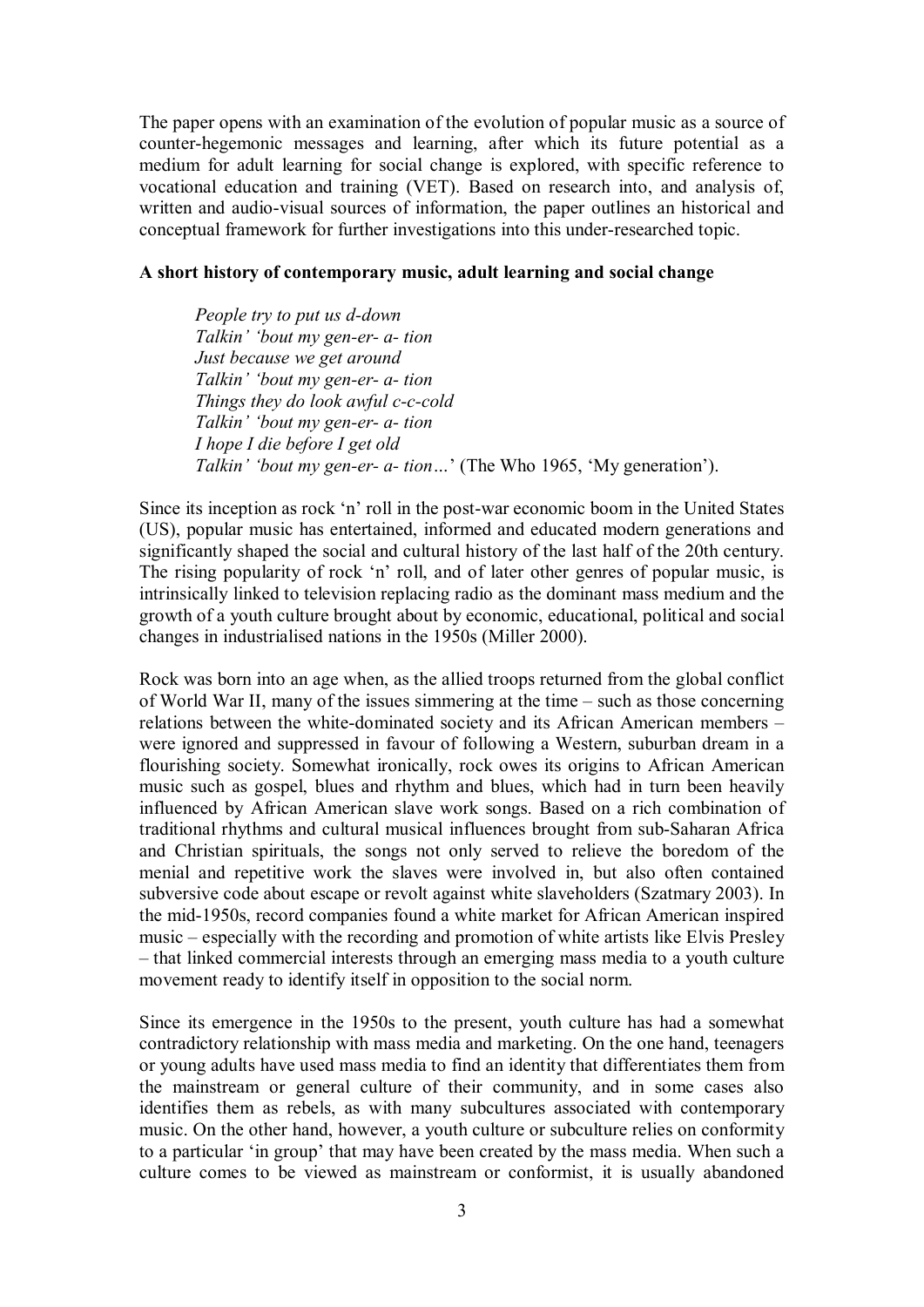(Miller 2000; Szatmary 2003). From its beginnings, popular music has carried with it significant angst which has manifested itself over time as rebellion against parents, social norms, institutions (including the institution of formal education), government and always, fundamentally, subversion of the dominant cultural paradigm.

The 1960s saw issues that had been suppressed in the 1950s come to the foreground, and much of the publicity given to these can be attributed to the messages and influence of contemporary music. With the birth of a new decade, contemporary music developed a social conscience, largely with the emerging popularity of folk music and later with a fusion of folk and rock. Songs were not only about cars and girls, as had previously been the case, but also about McCarthyism, the Civil Rights movement, social justice, the Cold War and the potential threat of nuclear annihilation. Later songs argued against the governmental involvement in and escalation of the war in Vietnam, television images of which were horrifying a growing audience. Contemporary music had also become a global trend, with the 'British invasion' led by the Beatles – usurping Elvis to become the most popular band in the industrialised world in 1964 (Szatmary 2003).

Contemporary music's educative power came to the forefront with artists like Bob Dylan and Joan Baez, writing and performing in what has come to be referred to as the 'protest era', especially in early 1960s Greenwich Village of New York which became the hub of the folk music movement. Berger (2000) argues that in the true sense of the genre, protest music  $-$  generally speaking, voiced from a left-wing perspective – both condemns and proposes solutions to social injustices. Whilst many songs during and after this era did not always propose solutions, they did function 'to educate, motivate, and raise consciousness' in listeners (Berger 2000, p.57).

Subversion of, and rebellion against, conservative social norms reached a new level in the late  $1960s$ , led by the emergence of a young adult 'counterculture' – initially growing out of US college campuses, but later spreading throughout the Western world – as a movement of outspoken young adults seeking to stop the war in Vietnam through protests, rallies and even riots. The riots, unrest and rebellion in 1968 France, which started with young adults protesting against, among other issues, a restrictive education system and the Vietnam War, also contributed to the temper of the times on a global basis. 'Give peace a chance', the song by John Lennon, became the slogan for the US anti-war movement. Rock concerts, such as Woodstock in 1969, and popular music  $-$  mostly folk-rock, protest music  $-$  with its subversive vet often explicitly educative messages encouraging rebellion against and defiance of dominant cultural norms, played an integral role in educating young adult participants in the counterculture and motivating them to act against social injustices and inequalities.

In the early 1970s, the post-war boom came to a crashing halt with the oil embargo of 1973, resulting in slumps in national economies that ended a long era of full employment. England had not enjoyed all the spoils of this boom time, having incurred a large foreign debt in order to 'win' the war. By 1975, England was in recession and unemployment, particularly amongst school leavers, was at its highest since before World War II (Savage 1991). The tabloid press, such as Murdoch's *Sun*, served notice on the libertarianism of the 1960s. The new language of fear about social issues, such as pornography, education and vandalism, saw had middle-class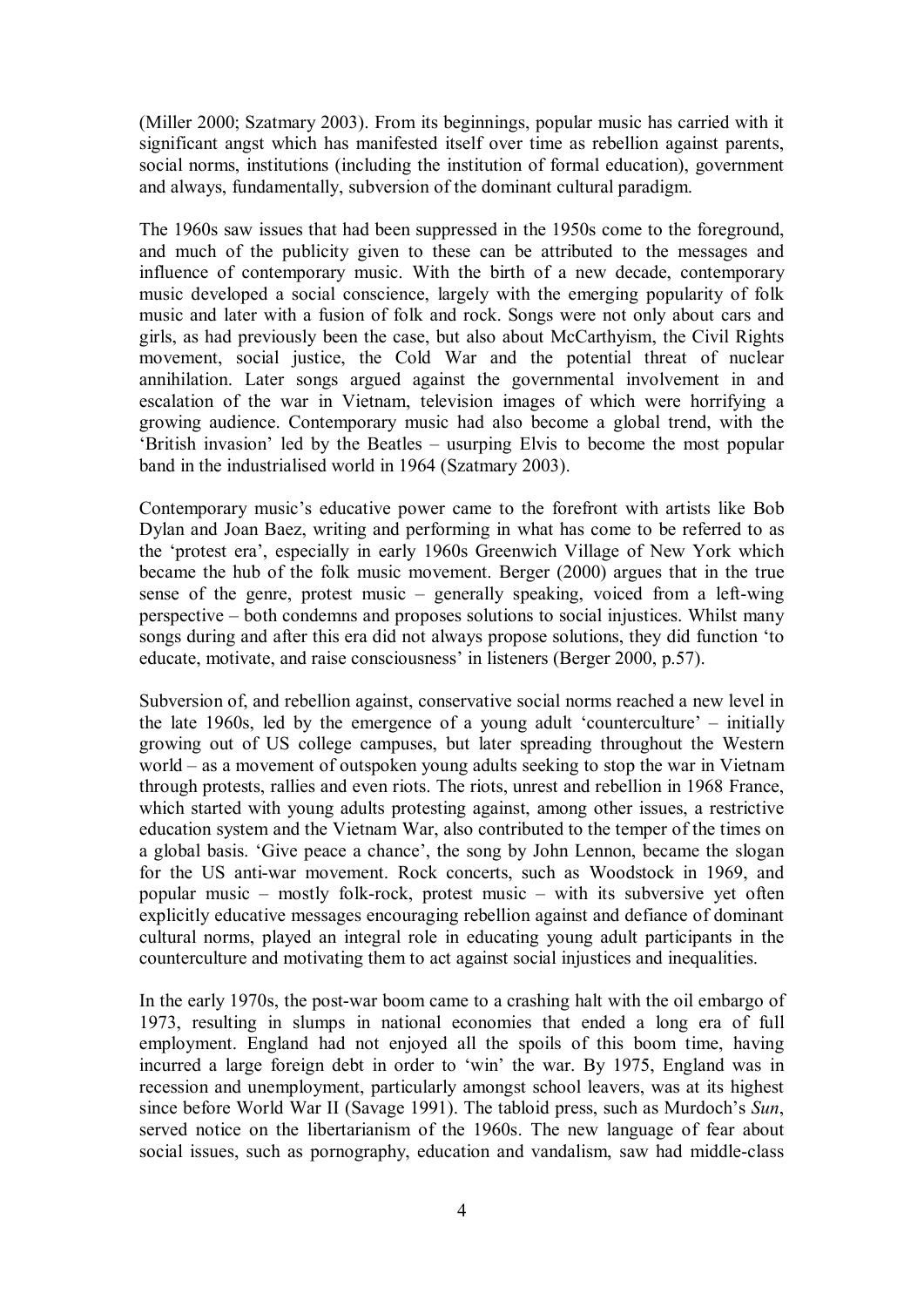Britain seeking refuge in a Conservative Party moving to the right, led by Margaret Thatcher and her assertion of the individual over society (Savage 1991).

The optimism and utopian idealism of the 1960s had seemingly died from an excess of part two in contemporary music's 'unholy trinity' (sex, drugs and rock 'n' roll): three of the decade's big stars – Jimi Hendrix, Janis Joplin and Jim Morrison – expired within months of each other in 1970 and 1971. The rebellious edge of the previous decades' music had been blunted, having been increasingly marketed as an acceptable commodity and purchased into the mainstream by the maturing 'baby boomers'. This environment in 1977 London spawned punk, with young people rejecting mainstream conformism and corporatism (the 'politics of boredom') as an angry rebellion against consumerism and 'as a deliberate reaction to the mass commercialism of music' (Oh 2002).

The directly educative power of punk is debatable – lyrics were often sung quickly, mispronounced and screamed over distorted guitars. But there is a strong anti authority/corporatist theme, both stylistically and when the angry and 'chaotic' noise is stripped back to reveal the lyrics. Punk, however, serves more as an historical and strident expression of anarchism, if not revolution, set against the backdrop of emerging neo-conservatism and commercialism. Artists like The Clash, lingering on into the early 1980s with their socialist overtones, raised the awareness of a young adult audience about US imperialism, the Sandinistas and the Spanish Civil War.

Punk significantly influenced later artists and sharpened the rebellious edge of contemporary music up to today. However, its short, angry life and overt anti commercialism didn't halt the arrival of Music Television (MTV) in 1981. With MTV, the further commercialisation of contemporary music dramatically changed its critical-educational potential. Den Tandt (2004) argues that promotional costs associated with the corporate-run technologies of television meant that access to MTV required corporate financial backing. Music reached a larger global audience, but emerging artists with an overtly political message found it hard to get airplay, having to relinquish creative control to industry sponsors (Den Tandt 2004). Furthermore, the three-to-five minute video clip has led to a decline in live performances and creative spontaneity, and has had a reductive and sanitising effect on rock's messages.

In 1985, Bob Geldof and Midge Ure (from Ultravox) added their celebrity to the commercial and educative power of music to raise world awareness about, and money for, the starving people of Ethiopia. Thanks largely to MTV, the project culminated in the largest satellite and television link-up in history. Known as 'Live Aid', musicians played from two main stages in Philadelphia and London, but many smaller venues also joined in around the world. This was not the first time that music stars had gathered to raise money or awareness for world events. In 1971, George Harrison organised artists, including Dylan, Eric Clapton and Ringo Starr, to aid the ailing people of Bangladesh following political turmoil and severe flooding (Landau 1972).

Between 1976 and 1979, 'Rock Against Racism' in the UK – partially triggered by racist comments reportedly made by Clapton and David Bowie – organised almost 800 punk and reggae music events to confront rising racist attacks and youth support for the right-wing National Front (Karla et al 1996). Following Live Aid's \$150 million fundraising efforts, recent history has been marked with similar ventures,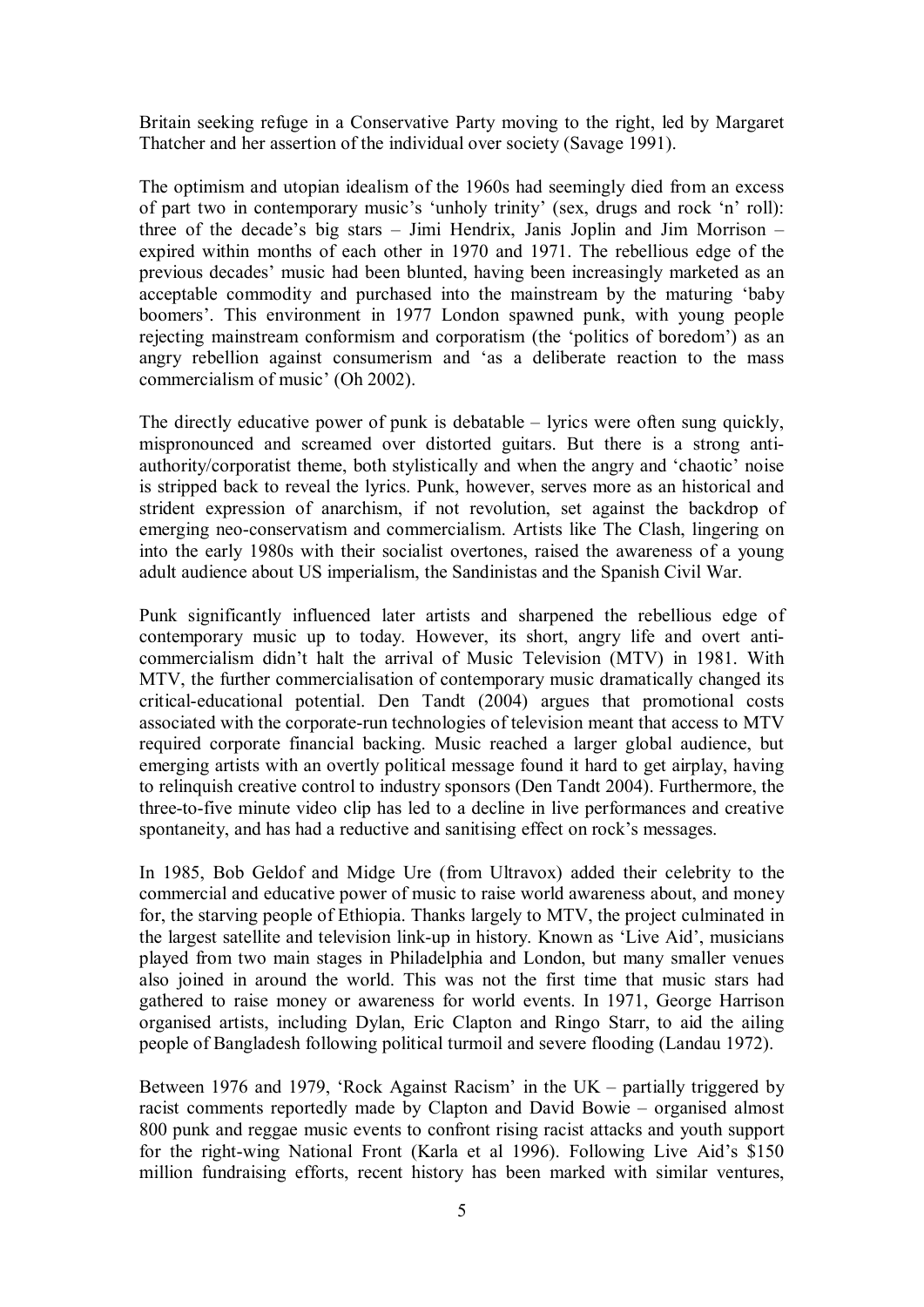including: the Artists United Against Apartheid single 'Sun City'; 'Farm Aid' in the US; 'WaveAid' in Australia (following the Asian tsunamis in December 2004); and 'Live8' rock concerts scheduled around the G8 meeting in Scotland in July 2005. The Live8 concerts were a publicity component of the ongoing 'Make Poverty History' education for social change campaign. But rather than raising money, its purpose was to increase global awareness of the 'shameful situation' whereby 30,000 children die each day due to extreme poverty (Make Poverty History 2005). The campaign argues poverty is a result of the rich and powerful 'pursuing trade policies' that 'put profits before people' and the environmental sustainability of the planet. Rather than donate money, people were encouraged to lobby local politicians to bring about trade justice.

Musical movements led by people of colour – including 1970s' reggae and hip-hop or rap popular from the late 1980s – have provided a significant source of informal learning that has crossed racial, cultural and geographical lines to influence (mostly young) adults on a global level (Oshun 2005). With its strong social liberation theme, reggae brought to the forefront many of the issues that people of colour had been singing about since the  $19<sup>th</sup>$  century, including oppression at the hands of white people, black spirituality and religious freedom – often with an attempt to raise the critical and political consciousness of the listener. Whilst its name is now a marketing term applied to 'softer', more commercially acceptable, music of this genre, 'hip-hop' is more a culture than just music – 'it is the heartbeat of American ghetto youth who claimed their own selfexpression and used it to rise above their physical circumstances.' (Oshun 2005)

Having become a product sold through the shopfront of TV, and with television shows such as the worldwide Idol 'reality' franchise, contemporary music has not escaped the media-led commodification of its creative process. Record companies – the music-making machine  $-$  have long tuned into the commercial value of the rebellious aspect of music. Even the often wild life of the rock star and its appeal to a young adult audience is marketed. There are still, however, pockets of resistance, as any of the music festivals around the world bear testament. Artists like Rage Against The Machine, Eminem, Marilyn Manson and even the 'supergroup' U2 have managed to circumvent or work with/against the commodification of contemporary music. Their commercial success has given them a stage to act as advocates for social justice, the environment, a voice for the oppressed and inveigh variously against poverty, war, cultural conformism and globalisation.

## **Contemporary music as adult education for social change**

*Maybe it's just the time of year, Maybe it's the time of man. I don't know who I am, But life is for learning.* (Joni Mitchell 1970, 'Woodstock').

Learning through contemporary music – and education instigated by the artistsongwriter – can be framed in terms of Newman's (2000) definitions of forms of adult learning in social action. 'Incidental learning', he argues, might not be recognised immediately, but takes place during social action  $-$  a collective activity involving a group of people who might share, among other things, social background, a common history or interest. Incidental learning occurring through music, therefore, might occur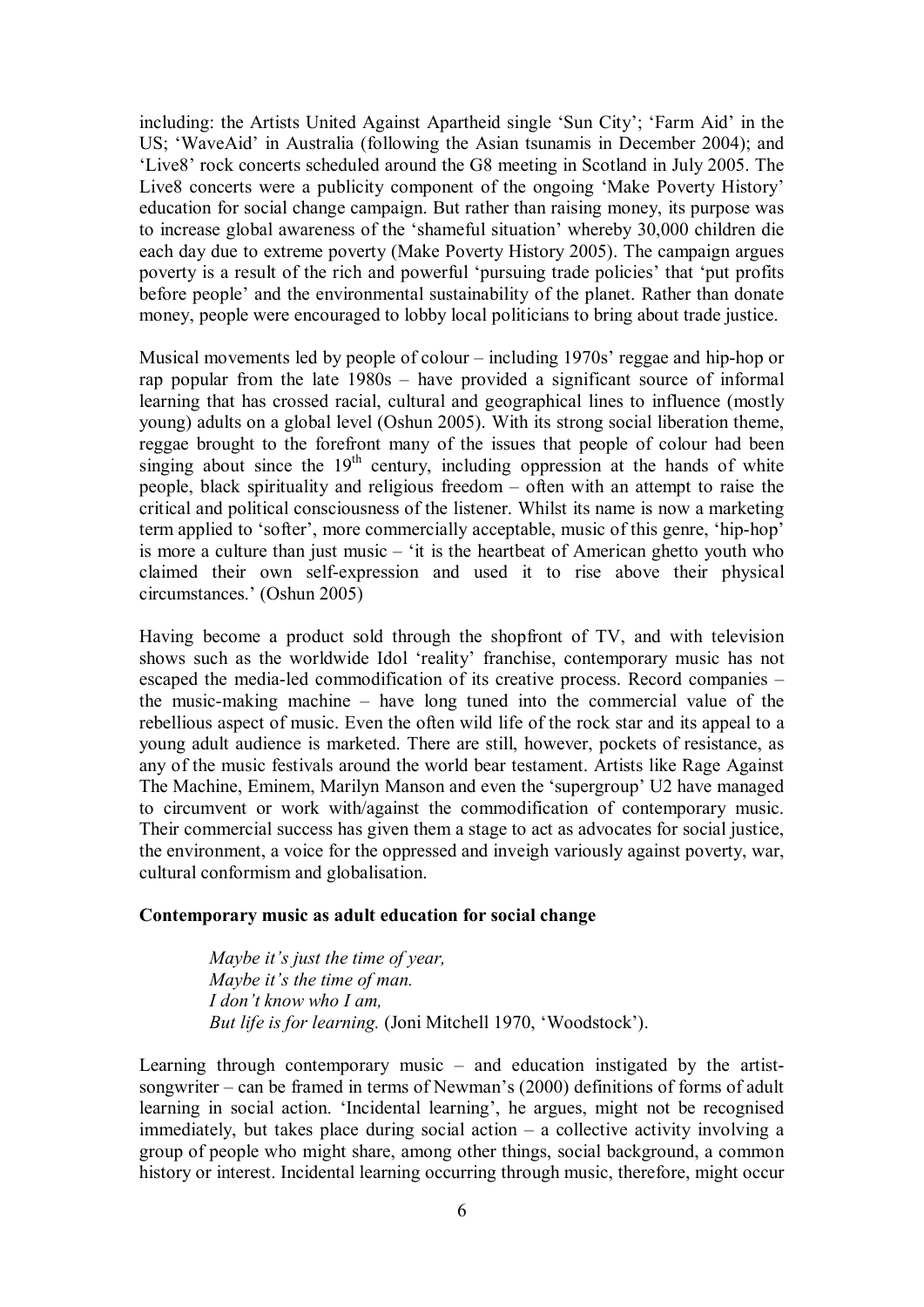in the same fashion: a group of young adults with a shared interest in popular music see Midnight Oil perform at the closing ceremony of the Sydney 2000 Olympics. 'Informal education' is an organised, though not particularly structured, process that does not occur in a recognisable educational setting. Midnight Oil as musician/educators, moved by a social conscience and angered by an issue, realise their art can be an educative tool leading to potential social change: they write and perform a song aiming to educate their audience and perhaps motivate them to act to redress the issue. 'Non-formal learning' is when people become aware of the learning potential of their activities and decide to learn from these experiences (Newman 2000). Here learners would discuss the performance with each other: 'Midnight Oil had 'sorry' emblazoned on their clothes – why? What do they mean by 'how do we sleep when our beds are burning' (Midnight Oil 1986)? They realise that not only are they hearing music for entertainment, but they are also receiving a message. They act to learn more about the issues and discover that the slogan refers to acknowledging past injustices against indigenous Australians; the song is about returning the traditional lands of the Pintupi people of Central Australia. They may then act to change these unjust circumstances by expressing their newfound awareness and concerns about such issues on air or in print, and/or participating in a protest march.

However, contemporary music, as a source of incidental and informal learning, can be used in more explicit ways as a tool for teaching adults within formal educational settings. With its ability to speak to and engage people – particularly younger adults – contemporary music can be used to contextualise issues in the study of history, sociology and politics, to reveal deeper meanings not immediately apparent in formal texts and, with its power to affect the listener both intellectually and emotionally (Berger 2000), move learners towards a new level of critical awareness. As Karla et al (1996, p.128) argued within the context of growing racism in Europe, 'the role of musical production as an organising and historical tool in political struggle' is crucially important. In the mass media-fuelled, post-9/11 climate of fear and suspicion of people of colour, particularly those of Middle Eastern or Islamic appearance, the need for such processes of learning has assumed an even greater urgency.

Ma Rhea (2002) has used contemporary music to teach literacy to Aboriginal children in central Australia. As part of this process, she used Warumpi Band's 'My Island Home' to teach the National Anthem, as it provided a less abstract account of living 'girth by sea', 800 km from the nearest coast as Indigenous Australians. Whilst Ma Rhea's (2002) efforts focussed on children, there is much scope for the use of contemporary music for teaching literacy to a growing number of adults for whom English is a second language, or for whom compulsory education has failed – leaving them with low literacy skills – in order to empower them to better understand the world they live in and their predicaments therein. Song lyrics with subject matter relevant to current events can lead to critical analysis of events depicted in the mass media, and provide a deeper understanding of the ways that the language is used to represent and construct them in the service of powerful interests.

Mayo (1999) argues that the radical education theorist, Paulo Freire, revealed in his early writings a dichotomy based on relations of power and domination – whereby the powerful and the privileged (the oppressors) exert control over the less powerful and marginalised (the oppressed), and that the condition and reproduction of oppression are facilitated by, among other things, traditional mainstream education. Whilst the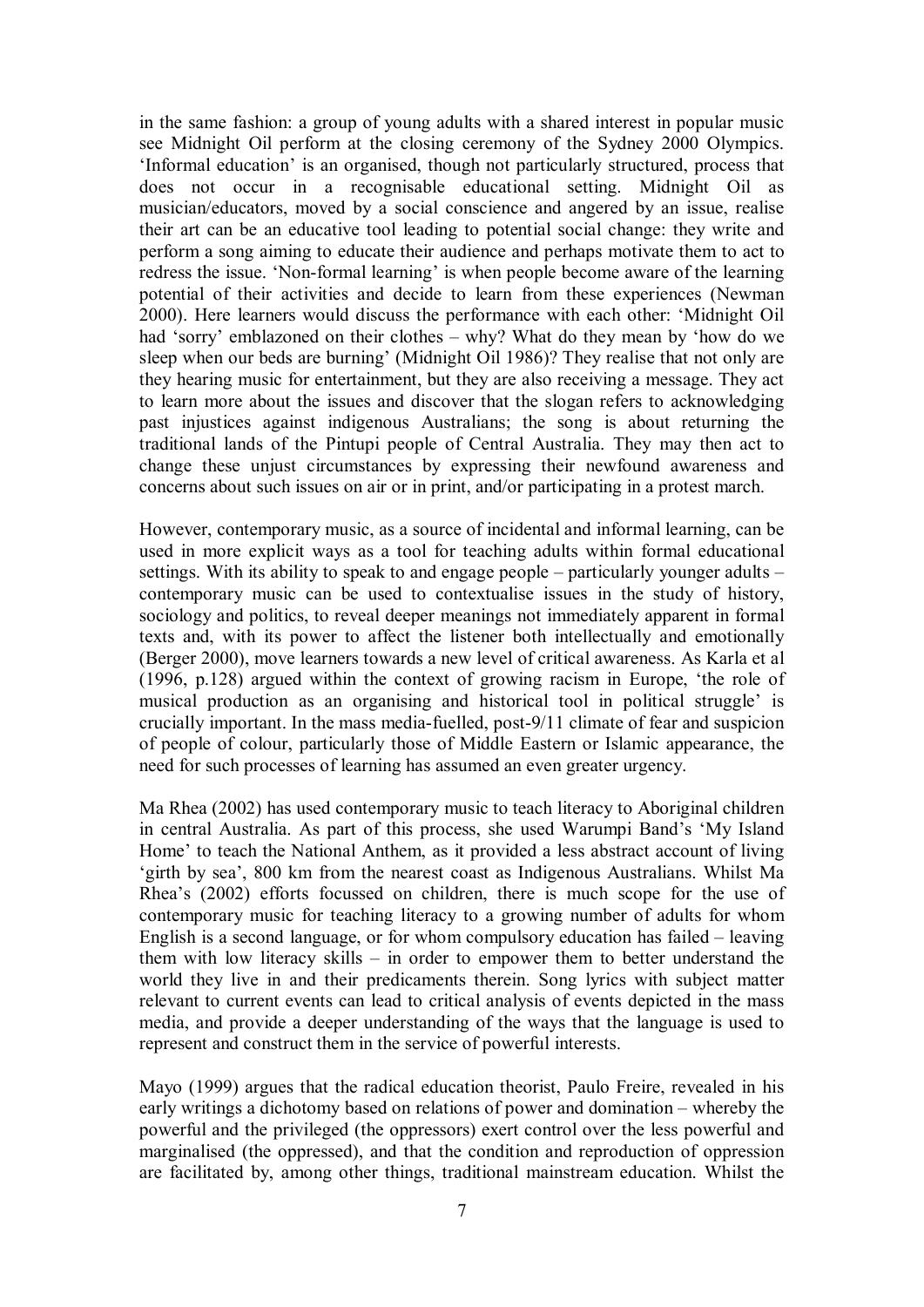oppressors in the economically globalised world are the stakeholders in multinational companies (including neo-liberal/neo-conservative politicians), the oppressed are the many who find themselves on the wrong side of globalisation and neo-liberal politics.

The marginalised groups of the current era include people who find themselves with one or more of the following conditions: those who cannot find enough paid work to support themselves or their families, including many who have been unable to find work for 12 months or more; people who struggle to keep up with technologisation, such as members of an aging population who have been retrenched from low-skilled jobs, people with low literacy skills, people who have been unsuccessful or not completed compulsory schooling, and people who do not speak English as a first language. People from these groups are joined by or share characteristics with immigrants and refugees – many escaping famine, war and political turmoil in their countries of origin, which are primarily the result of 'rapid processes of globalisation' (Zolberg et al 1989 in Castles and Vasta 1996, p.34), and indigenous peoples in colonised countries who have been dispossessed of their original homelands.

Many people from these relatively powerless groups 'end up' in the VET system. Historically the provider of (primarily male) working class education in Australia, VET has more recently become a policy 'dumping ground', dealing 'cheaply' with the political problem of what to do with those who can't get jobs or university places (Taylor and Henry 1994). Rather than being considered a different, but equal, form of education, VET is seen as a second-best, or even the last, option for 'equity groups', such as women, indigenous people, people with disabilities, migrants, refugees, and unemployed people. Access and participation in VET programs remain inequitable and stratified along class, racial, ethnic and gender lines, and 'socially constructed skill hierarchies … have legitimised patterns of advantage and disadvantage within occupations and working class cultures' (Anderson et al 2001/02, p.29).

According to Freire (1970, p.55), people from these groups are among those who are marginalised and 'who deviate from the general configuration of a "good, organised, and just" society': the oppressed. However, they are not referred to as such by their oppressors, but instead are given impersonal and dehumanising labels such as 'the unemployed', 'the disabled', 'un-educated' and/or 'welfare recipients' – statistical deviations that must be normalised, assimilated and 'managed' by correcting their social and cultural 'deficits'. As Freire explains:

The oppressed are regarded as the pathology of the healthy society, which must therefore adjust these 'incompetent and lazy' folk to its own patterns by changing their mentality. These marginals need to be 'integrated', 'incorporated' into the healthy society that they have 'forsaken'. (1970, p.55)

One 'method' used by the oppressors for 'dealing' with such persons, is what Freire (1970) refers to as 'banking education', where students play a passive role in learning and are treated as if they were empty vessels into which teachers (or trainers) deposit 'universally good' information, values and attitudes, leading to the domestication and subjugation of the learners (Thompson 2000). In addition, Freire (1970) cites Herbert Marcuse to argue that science and technology are used as powerful tools by the oppressors to maintain their oppressive order. One of the primary technologies of cultural oppression in contemporary times is the global mass media.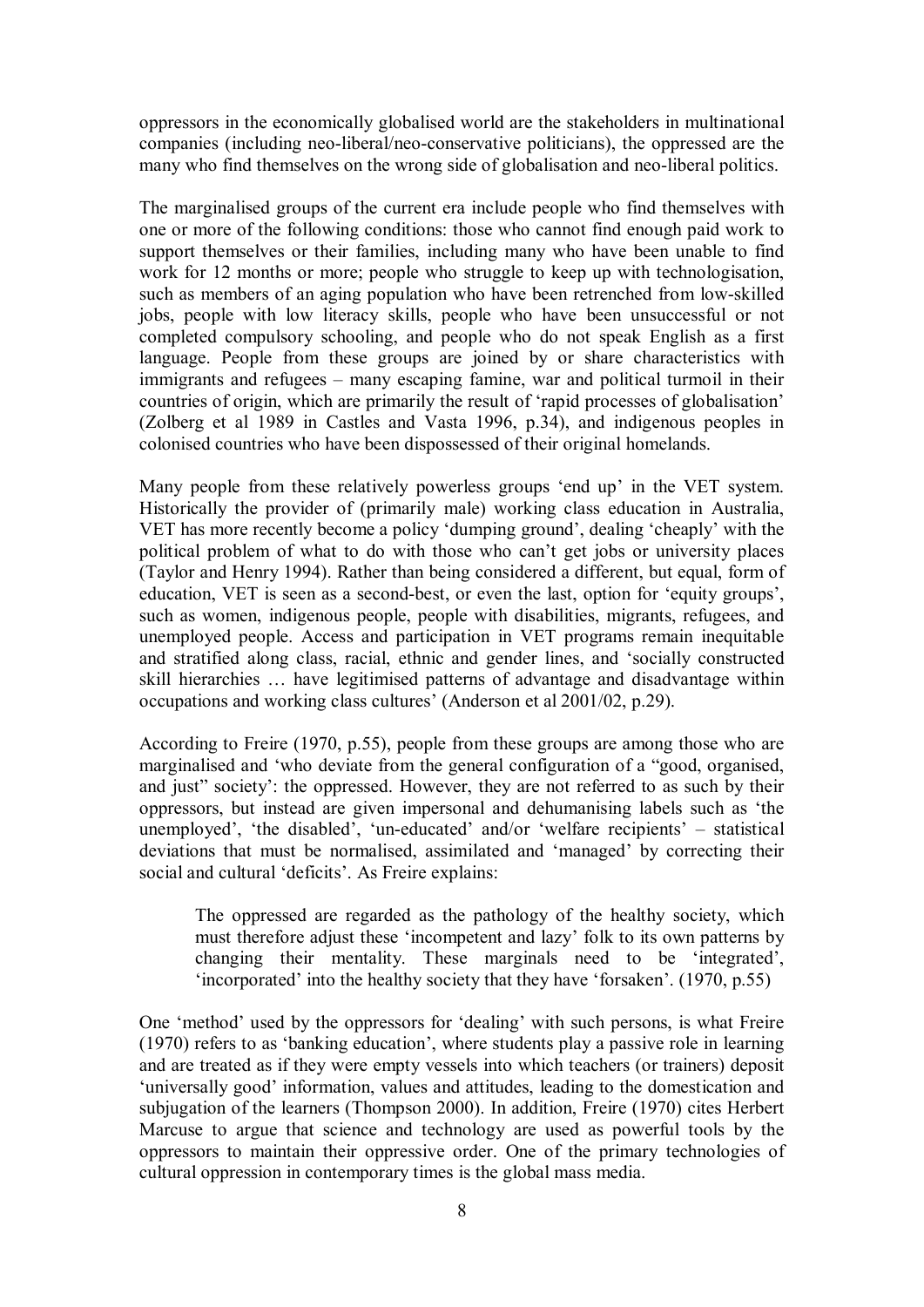The most important potential role for contemporary music – particularly protest songs – in adult education for social change is as a catalyst for 'conscientization' (Freire 1970). Jesson and Newman (2005, p.258) describe conscientization as seeking to shift people from a naïve or fatalistic consciousness to a critical consciousness, 'a state of mind in which they are aware of themselves within their social context and capable of acting to change it'. Further, the consciousness-raising effects of contemporary music can act as a form of politico-cultural literacy with which the disaffected can name and critique their circumstances, and in doing so provide a voice for marginalised groups and ideas in contemporary society. Contemporary music can not only potentially work to empower the oppressed in this way, but can also develop in the oppressors (who may not be aware they are oppressors) a self-critical understanding of their position in society, prompting them to take action to redress the situation. Freire (1970) argues that only through such a process can both parties liberate themselves from the shackles of oppressive social constructs and move towards a truly free society.

### **Conclusion: challenges for adult educators and trainers**

*Career opportunities are the ones that never knock Every job they offer you is to keep you out the dock Career opportunities, the ones that never knock* (The Clash 1977, 'Career opportunities').

Seidenfeld (2005) in his article, 'Don't let it be', argues that the protest element and informative power of popular music is desperately waning in the modern era. He asks, 'When has a new PowerPoint presentation changed the world?' Adult educators committed to social change can start to reverse this trend. They can abandon PowerPoint presentations, seek out contemporary musical critiques and utilise this music's sophisticated Esperanto to penetrate the assumptions and question the norms that are systematically reproduced by formal, institutionalised education. By unpacking the socio-political literacy and counter-hegemonic insights of contemporary music through Freirian processes of conscientization, the capacity for critical and reflective thinking can be cultivated in young and older adult learners alike. By informing, empowering and inspiring adult learners to understand and act on the causes of injustices and inequalities in workplaces, and the wider social structures and cultures in which they are located, adult educators can begin to equip their learners with knowledge and skills for social transformation.

Admittedly, the scope for using popular music to promote social change through adult learning is significantly more limited in VET than in adult, community and further education. The major stumbling block in VET is the dominance of competency-based training (CBT), a contemporary manifestation of Freire's concept of 'banking education', in which 'Learning has been reduced to little more than the instrumental and non-reflexive "acquisition" of pre-determined, fragmented and decontextualised "competencies" for *work*', as distinct from the wider lifeworlds of learners (Seddon and Anderson in press). Furthermore, CBT is a technology of cultural dispossession and oppression in that it enables the 'systematic exclusion of women and women's skills in the skill hierarchies endorsed in VET (and) devalues the culturally-specific knowledges, skills and communicative styles of indigenous Australians and many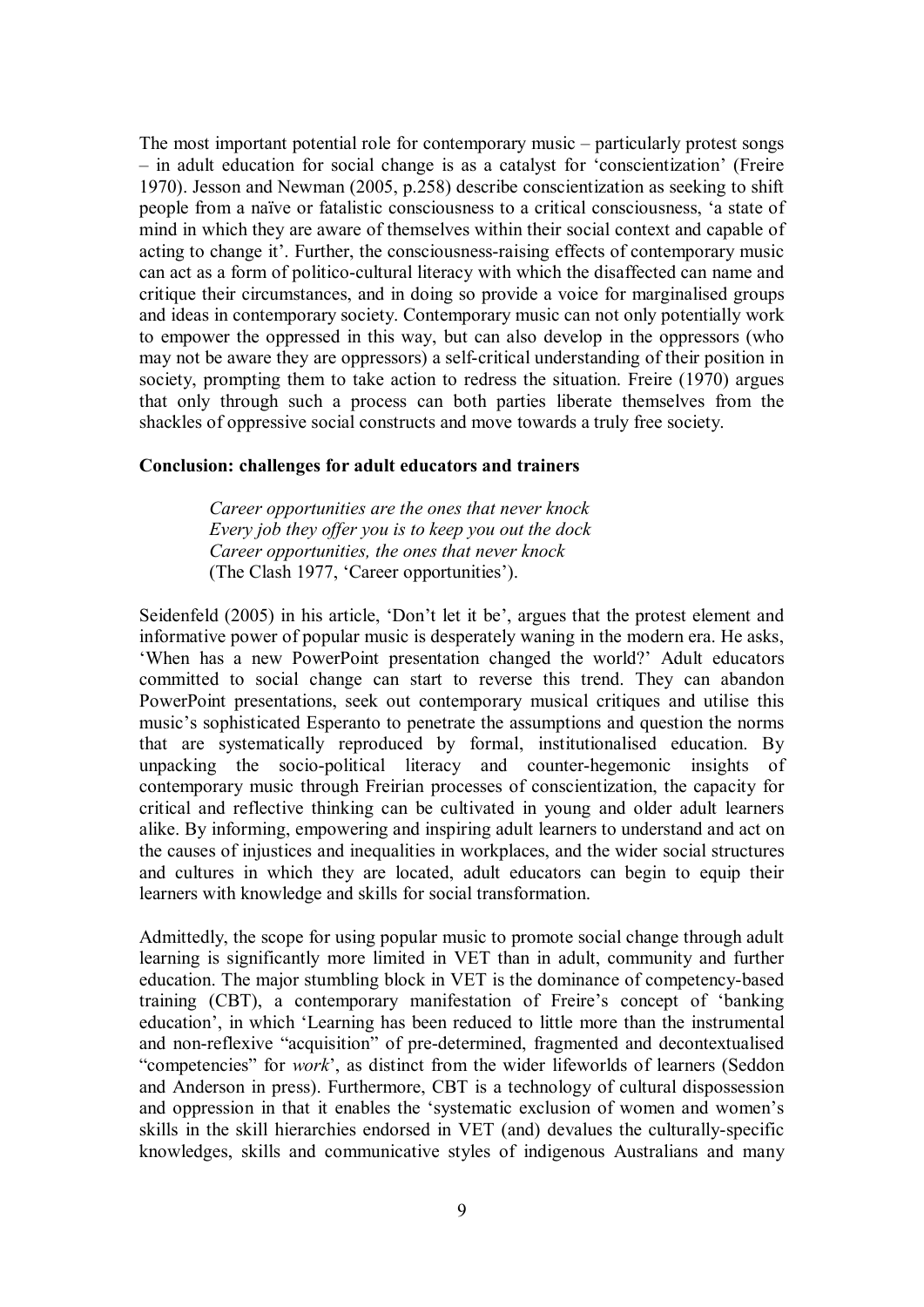non-English speaking communities.' (Anderson et al 2001/02, pp.28-29) In effect, it reproduces, rather than problematises, inequitable social structures and practices.

However seemingly impervious to the influence of teachers and learners, no curriculum or learning process is entirely devoid of spaces for alternative forms of learning that question, contest or subvert dominant values and norms. Future research will need to explore the educative potential of popular music as a site for resistance and the generation of oppositional narratives about oppressive social and economic relations, including those that prevail in workplaces. Given the dominance of CBT in VET, it will also need to identify spaces and strategies for using popular music as a tool for social and cultural empowerment in and beyond the workplace.

Berger's (2000) examination of the uses of popular music in the vocational preparation of social workers provides some clues for adult educators and trainers. At the very least, popular music provides a rich and relevant curriculum and learning resource for programs in adult literacy, English language, and basic education and employment skills for disadvantaged groups, with potentially wider applications in fields such as workplace communication, marketing, creative arts, legal and welfare studies, society and culture. In such programs, the challenge for teachers committed to socially critical education and training is to recognise that one of the key competencies that learners require, especially those from marginalised and disenfranchised groups, are transforming skills – those that develop and expand their capacity to become active and critical participants in workplace and social change.

## **References**

- Anderson, D., Clemans, A., Farrell, L. and Seddon, T. (2001/02). Re-imagining VET. Education Links. 63, 27-29.
- Baudrillard, J. (1995). Introduction by P Patton. In J. Baudrillard, Gulf War did not take place. Power Publications, Sydney.
- Berger, L. (2000). The emotional and intellectual aspects of protest music: Implications for community organising education. Journal of Teaching and Social Work, 20:1/2, 57-76.
- Bono (1988). Voiced over a live version of 'Bullet the blue sky' from the album Rattle and Hum. Island Records, Memphis, Tennessee.
- Castles, S. and Vasta, E. (1996). The racisms of globalism. In E. Vasta and S. Castles, eds. The teeth are smiling. Allen & Unwin.
- Coster, P. (2005). A new age of dissent. Herald Sun. Melbourne, 20 September.
- Den Tandt, C. (2004). From craft to corporate interfacing: rock musicianship in the age of music television and computer-programmed music. Popular music and society, URL: [http://www.findarticles.com/p/articles/mi\\_m2822/is\\_2\\_27/ai\\_n6123905](http://www.findarticles.com/p/articles/mi_m2822/is_2_27/ai_n6123905), accessed: 3/10/05.
- Elder, C. (2005). Refiguring home: Non-indigenous belonging and colonial enactment. Paper presented to CultureFix, Cultural Studies Association of Australasia Conference. University of Technology Sydney, 25-27 November.
- Franti, M. and Pixel, M. (1992). Television, the drug of the nation. On Hypocrisy is the greatest luxury. Fourth and Bway/Pgd, USA.

Freire, P. (1970). Pedagogy of the oppressed. Penguin, London.

Jesson, J. and Newman, M. (2004). Radical adult education and learning. In G. Foley, ed. Understanding adult education and training. Allen & Unwin, NSW.